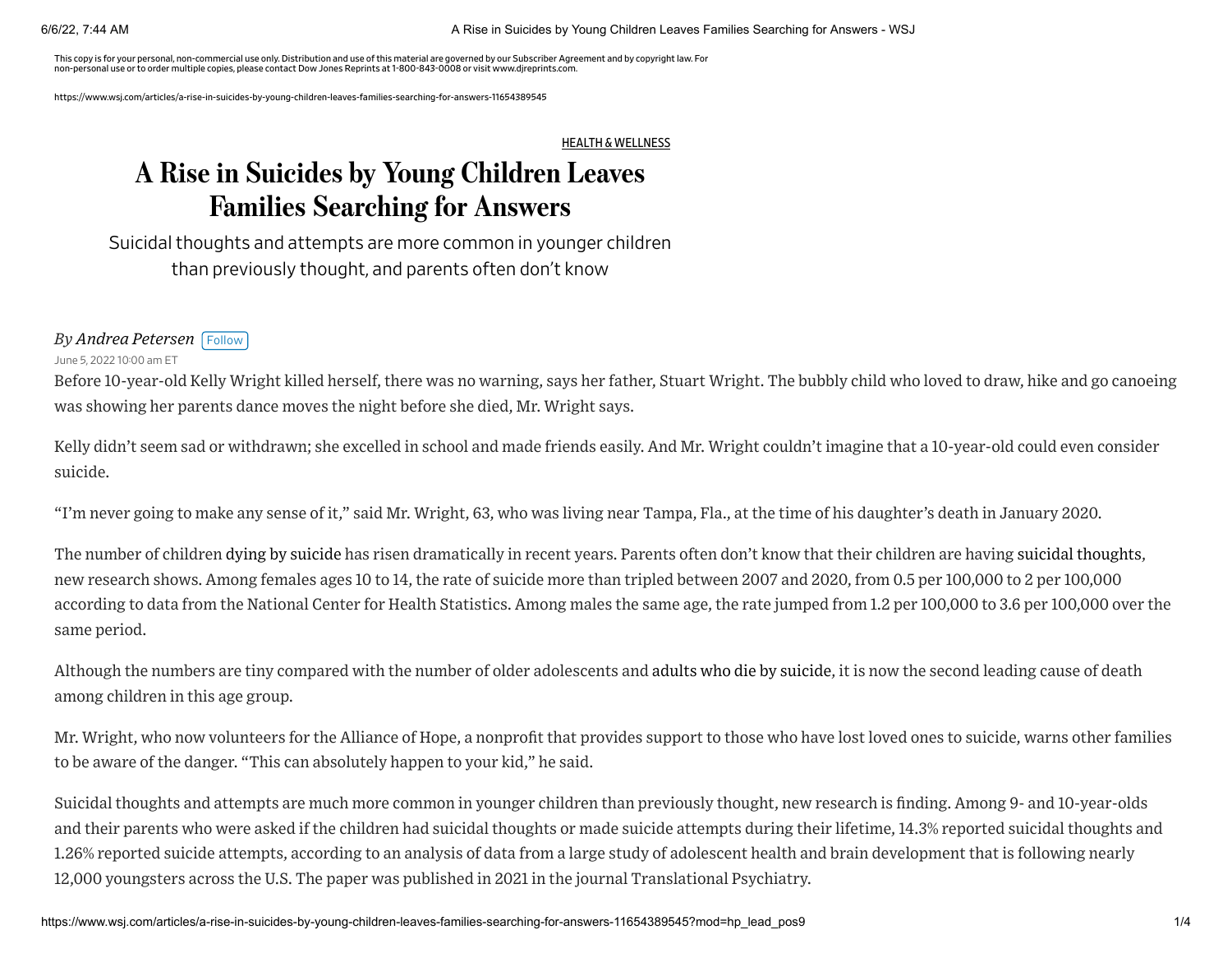

# 6/6/22, 7:44 AM A Rise in Suicides by Young Children Leaves Families Searching for Answers - WSJ

Psychologists and psychiatrists say they don't know for certain why the incidence of suicidal thoughts and behaviors is rising among [American](https://www.wsj.com/articles/youth-suicidal-behavior-is-on-the-rise-especially-among-girls-1526443782?mod=article_inline) children. The numbers upend a long-held belief that children who haven't hit puberty yet don't think about killing themselves or, if they do, that those thoughts are fleeting.

New research is uncovering risk factors in younger children like family conflict and early exposure to alcohol. Depression is most commonly associated with suicidal thoughts in older teens and adults, but in younger children scientists are finding that ADHD and behavior problems are also closely linked to suicidal thoughts and behaviors.

Some scientists point to greater access to information about suicide online, including details on lethal means, noting that even many young children have smartphones. Others cite the increase in gun ownership in American households.

# 'I'm never going to make any sense of it.'

— Stuart Wright, whose 10-year-old daughter, Kelly, killed herself in 2020

Studies have found a link between Black children's experience of discrimination and suicidal thoughts. Among 5- to 12-year-olds, Black children are about two times more likely to die by suicide than white children, says Arielle H. Sheftall, principal investigator at the Center for Suicide Prevention and Research at Nationwide Children's Hospital in Ohio.

Children who identify as gay or bisexual and those who have lower family incomes have a higher risk of suicide attempts, research shows.

Some mental-health clinicians also believe that exposure to violence in the home, community and in the media contributes to suicidal thoughts and behaviors among young children. And youth suicides can lead other vulnerable young people to take their own lives, in what researchers call suicide contagion, which can drive a rising rate even higher.

Especially worrying to parents and therapists is that suicidal thoughts and behaviors tend to persist as youngsters use them as a way of coping with distress, says Joan Luby, a professor of child psychiatry at Washington University School of Medicine in St. Louis.

"The older a child gets, the more seriously dangerous this behavior can become and the rates of completed suicide are going to get higher," she says.

Much of the new insight on pre-adolescent suicide is coming from the continuing 10-year study being funded by the National Institutes of Health. Researchers around the country have been analyzing a wave of data available on the children collected beginning when they were around 9 to 10 years old.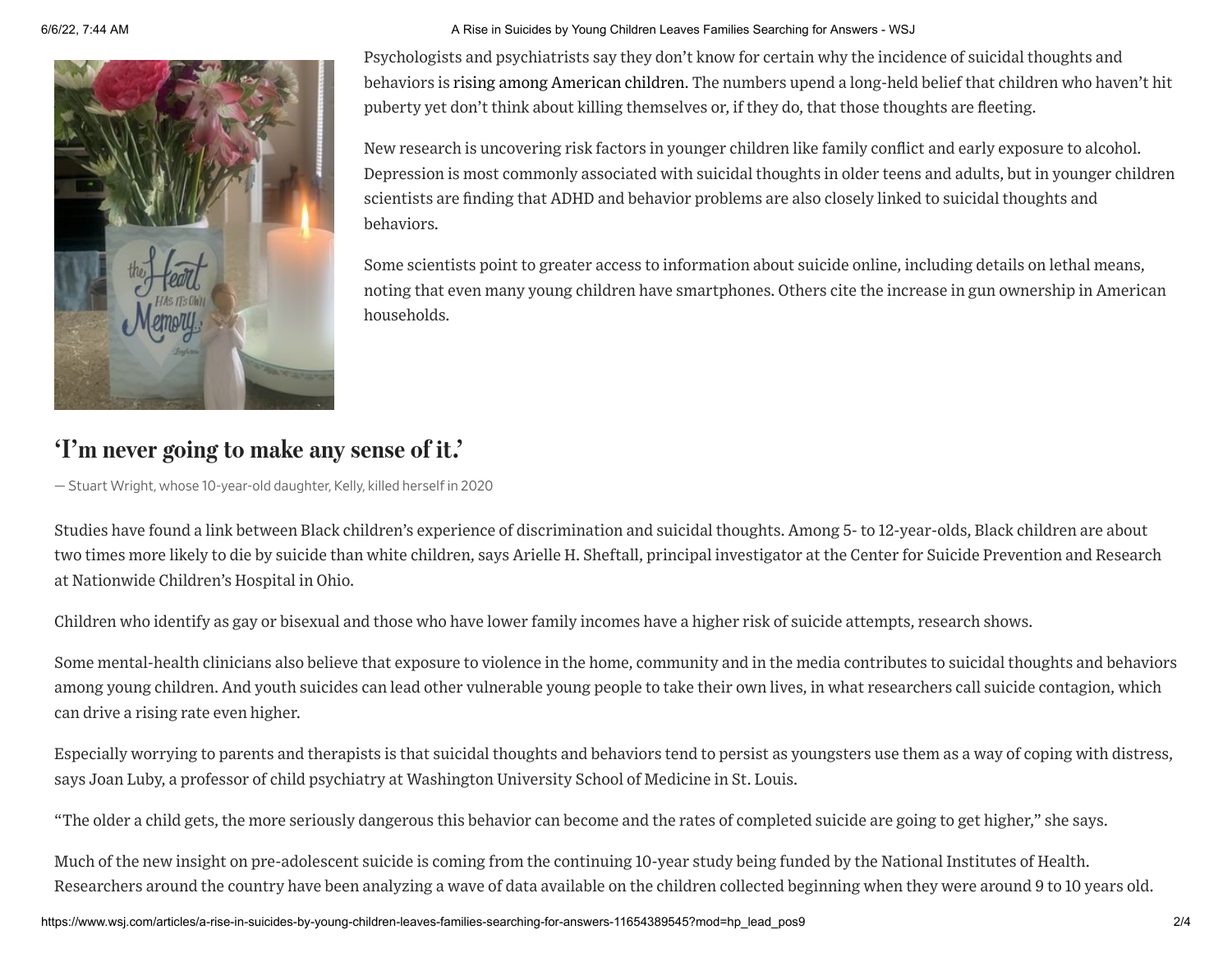# Baby Yode

# 6/6/22, 7:44 AM A Rise in Suicides by Young Children Leaves Families Searching for Answers - WSJ

High family conflict is linked to suicidal thoughts in 9- to 10-year-olds, according to an analysis published in 2020 in the journal JAMA Network Open. "We think it taps into feeling like you're not connected to people, feeling unloved or feeling like a burden," said Deanna Barch, a professor of psychological and brain sciences at Washington University in St. Louis and a co-author of the paper.

Dr. Barch and her colleagues also found that low levels of parental monitoring—such as not knowing where children are after school or what they are doing online—was linked to suicidal thoughts and attempts. Dr. Barch said low monitoring might increase the chances children could access information about suicide or become victims of cyberbullying. It also might indicate that children aren't able to get help with difficult emotions and experiences.

Parents are usually in the dark about their children's suicidal thoughts and behaviors, the researchers found. Of the children who said they had suicidal thoughts, 77% of their parents reported that the children didn't have any suicidal thoughts or attempts.

Several studies have found that children with ADHD and behavior problems such as getting into fights are more likely to have suicidal thoughts and behaviors. "If a kid grows up with uncontrolled symptoms, they perceive

themselves as being a failure with friends, at school," says Ran Barzilay, a child and adolescent psychiatrist at the Children's Hospital of Philadelphia. For children with serious behavior problems, taking ADHD medications is linked to fewer suicidal thoughts and attempts, according to a study by Dr. Barzilay and colleagues that was published in 2021 in the journal JAMA Network Open.

Dr. Sheftall believes that some children with ADHD diagnoses may actually be depressed. While depression is usually thought of as manifesting as sadness and loneliness, she thinks it might look like irritability and acting out in younger children.

Doctors recommend that parents discuss feelings, including sadness and frustration, with even young children. Share ways to handle difficult emotions, and tell your children your love is unconditional. Ask your children directly if they are having suicidal thoughts. And secure firearms, household cleaners and medications.

Even children with no obvious risk factors can harm themselves in an impulsive moment of distress, psychiatrists note.

Mr. Wright says that since his daughter's death, he has read up on the risk factors of suicide and that Kelly had none. "She grew up in a very loving home. She was our lives," he said.

Mr. Wright said he regrets not talking with Kelly, who died from a self-inflicted gunshot wound, about suicide.

"If I could rewind the clock, I would sit down and ask her: 'Have you ever thought of hurting yourself? Do you know what suicide is?," said Mr. Wright, who has relocated to Louisiana with his wife.